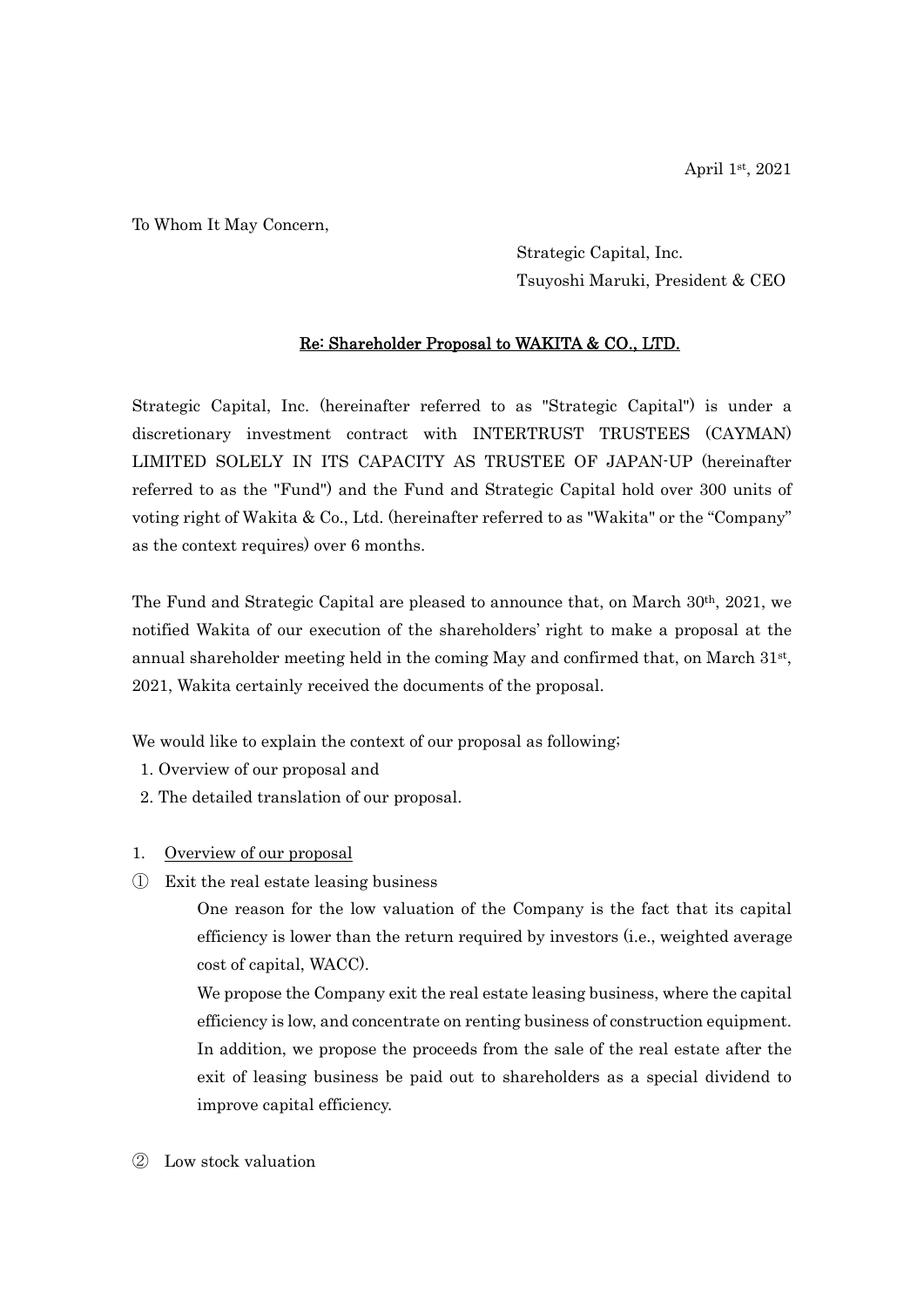As noted above, Wakita's capital efficiency is lower than the WACC, resulting in low stock price valuations.

We propose, in addition to withdrawing from the real estate leasing business, the Company disclose WACC and its basis of calculation in order to raise management's awareness of the cost of capital and help improve the stocks valuation.

③ IR policy that denies dialogue with shareholders

Strategic Capital requested the Company to speak with the independent outside directors and the Chairman of the Board but the request was denied by the director in charge of investor relations.

We propose that directors, when required to meet with shareholder holding a certain level of voting rights, are obliged to attend the meeting by themselves in order to improve shareholder value through dialogue with shareholders.

④ Sell cross-shareholdings

Selling cross-shareholdings, that reduce capital efficiency and lead to poor corporate governance, and using the proceeds as a source of funds for investing or for dividends will increase shareholder value.

We propose selling the cross-shareholdings withing one year. This will also help eliminate the unnecessary impact by the price movement of these listed shares on the Company's the financial results.

⑤ Excessive accumulation of equity capital

The Company's equity capital ratio is already high at around 70% and if the Company continues current level of shareholder returns, the equity capital will only build up and capital efficiency will decline.

We propose a 100% dividend payout ratio to prevent further build-up of equity capital.

### 2. The detailed translation of our proposal

① Revision of the provisions of articles with regard to the change in business. Amend Article 2 (3) of the current Articles of Incorporation deleting the word "leasing" and add Supplementary Provisions as follows

Current Articles of Incorporation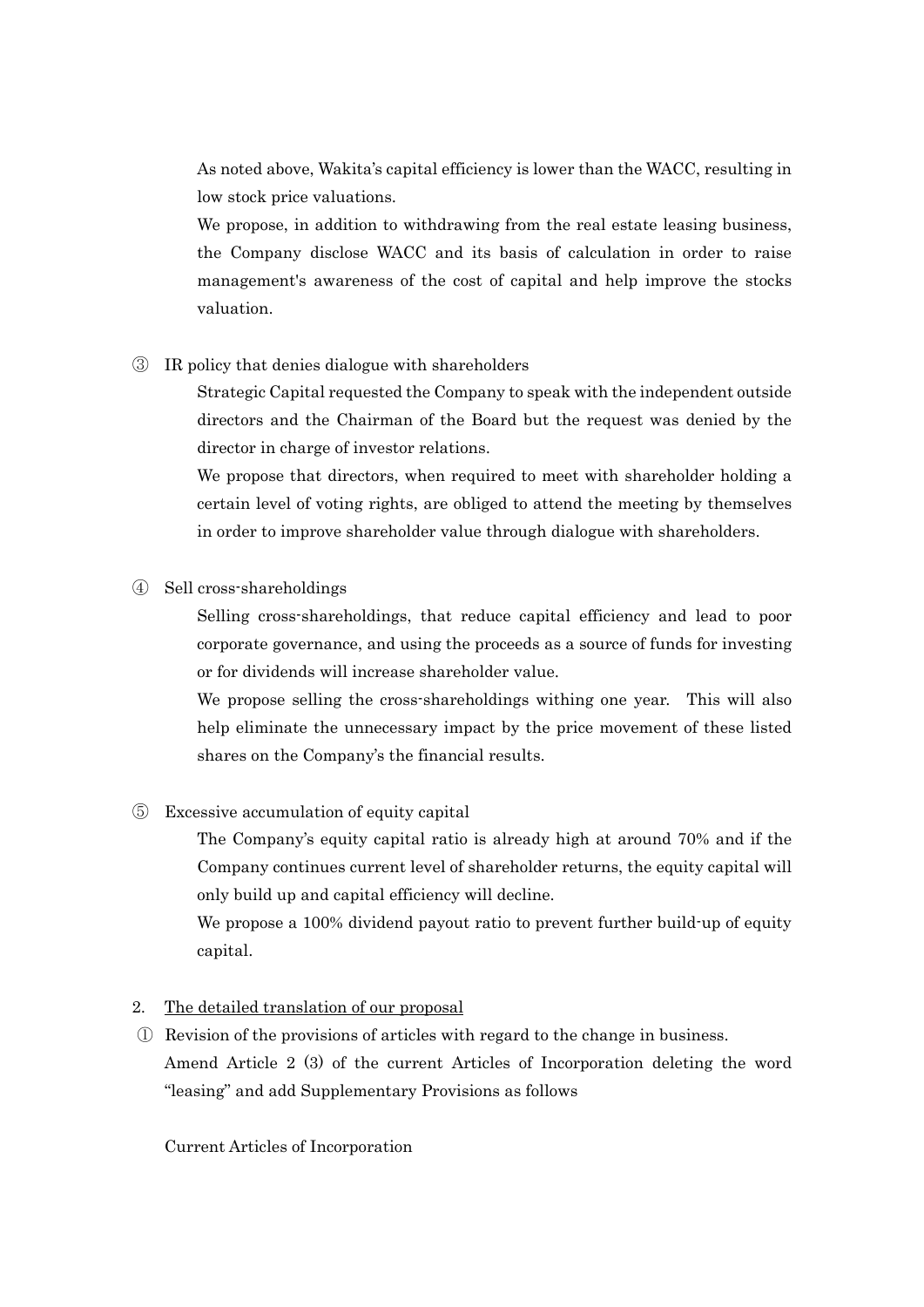#### (Purpose)

Article 2

(3) Sales and estate agency of land and buildings, construction and sale of land and leasing and management of real estate.

Proposed change

(Purpose)

Article 2

(3) Sales and estate agency of land and buildings, construction and sale of land and management of real estate.

Supplementary Provisions

Article 1

The amendments of Article 2 (3) of the Articles of Incorporation shall come into effect at the end of February, 2022 and the provisions of this Article shall be deleted on the same date.

② Revision of the provisions of articles with regard to disclosure of cost of capital

Add the following Chapter and Article to the current Articles of Incorporation.

# CHAPTER VII. COST OF CAPITAL AND DIALOGUE WITH SHAREHOLDERS (Disclosure of Cost of Capital)

Article 37.

The Company shall disclose, in the Corporate Governance Report (hereinafter referred to as "the CG Report") which it submits to the Tokyo Stock Exchange, its Weighted Average Cost of Capital and its basis of calculation which it comprehends at the point of within 1 month before the submittal of the CG Report.

③ Revision of the provisions of articles with regard to dialogue with shareholders Add the following Chapter and Article to the current Articles of Incorporation. In the event the Proposal ② "Revision of the provisions of articles with regard to disclosure of cost of capital" is not approved, the number of the provisions will be adjusted as appropriate.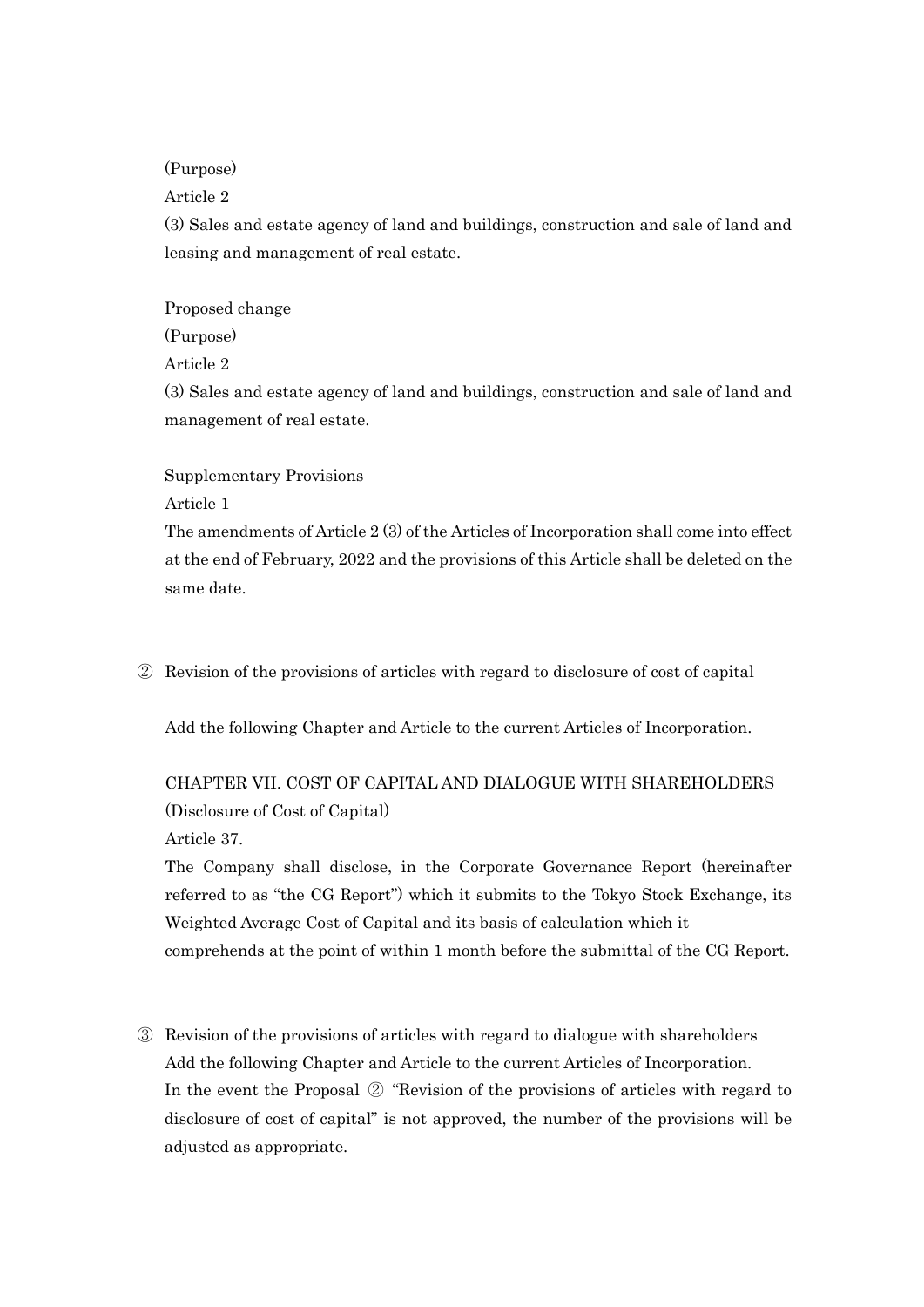## CHAPTER VII. COST OF CAPITAL AND DIALOGUE WITH SHAREHOLDERS (Dialogue with shareholders)

Article 38.

If a shareholder who holds three percent or more of the voting rights requests an interview with a Director of the Company, the nominated Director shall respond to the request and attend the meeting with the shareholder within two weeks of the request.

④ Revision of the provisions of articles with regard to the Dissolution of Cross-Shareholdings

Add the following Chapter and Article to the current Articles of Incorporation。 In the event Proposal ② "Revision of the provisions of articles with regard to disclosure of cost of capital" and/or ③ "Revision to the provisions of articles with regard to dialogue with shareholders" is not approved, the number of Chapters and Articles will be adjusted as appropriate.

### CHAPTER VIII. DISSOLUTION OF CROSS-SHAREHOLDINGS

(Dissolution of cross-shareholdings)

Article 39.

The Company shall sell all the cross-shareholdings, as of the effective date of the revision of the Articles of Incorporation, immediately during the 62nd fiscal period.。

## ⑤ Appropriation of surplus

- A) Type of dividend Cash
- B) Allocation and the total amount of dividends

The amount obtained by deducting the amount of dividend payment from surplus per common share of the Company which will be proposed by the Board of Directors of the Company at the 61st Annual General Meeting of Shareholders and approved thereat or was determined by the Board of Directors of the Company prior to the day before the 61<sup>st</sup> Annual General Meeting based on articles 34 of the Articles of Incorporation, from JPY50. In case Earnings Per Share rounded down to the nearest integer in 61st fiscal